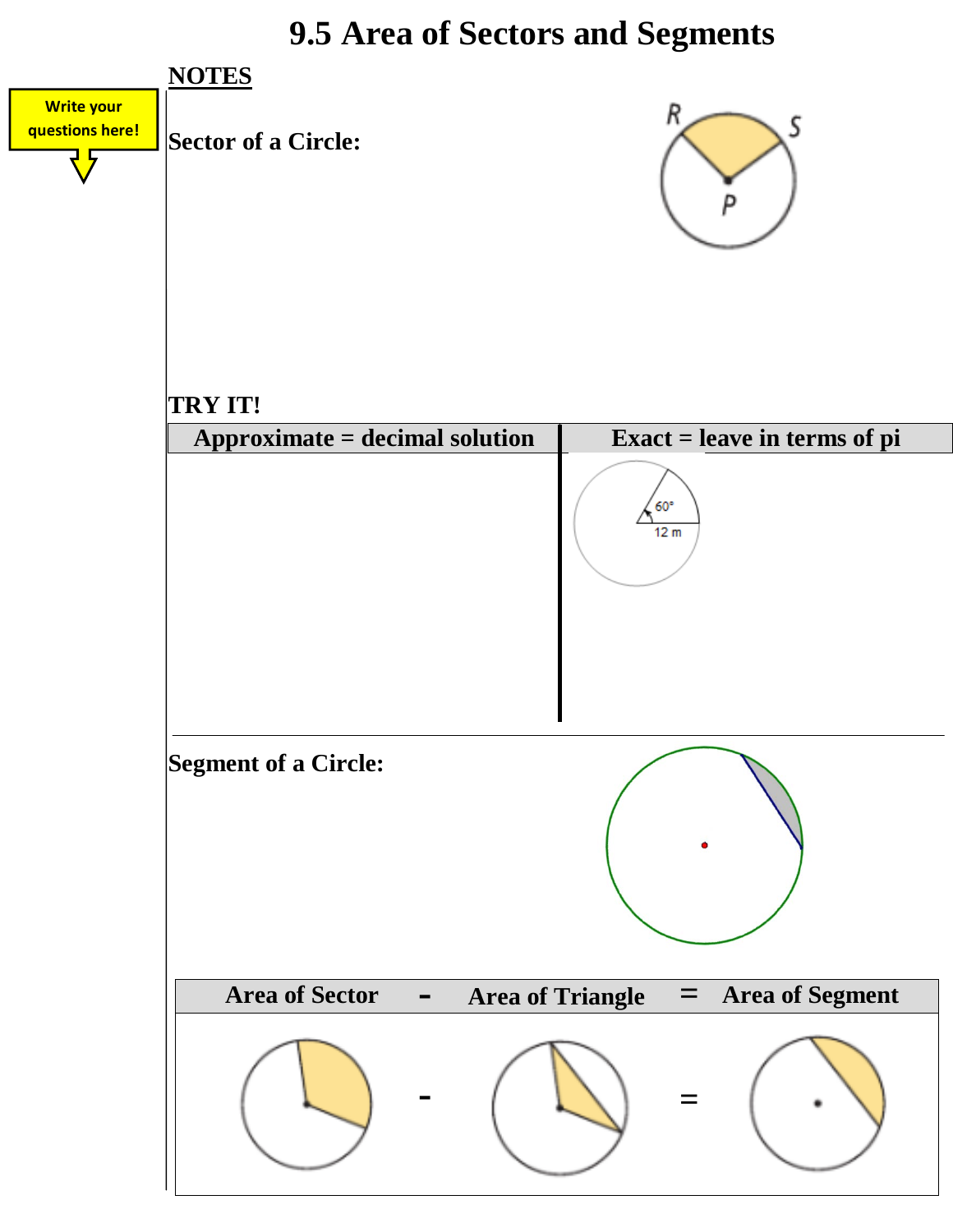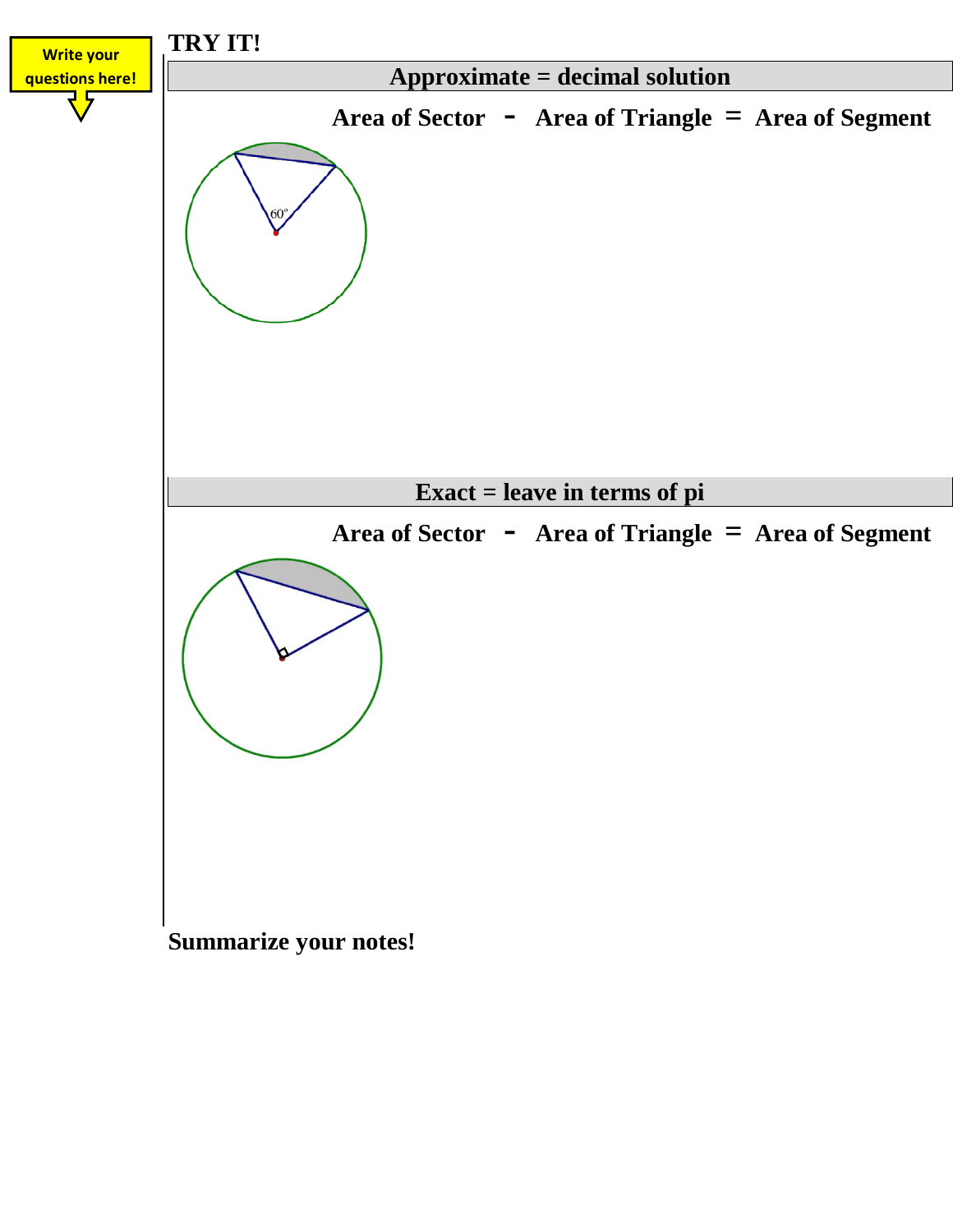# **9.5 PRACTICE**

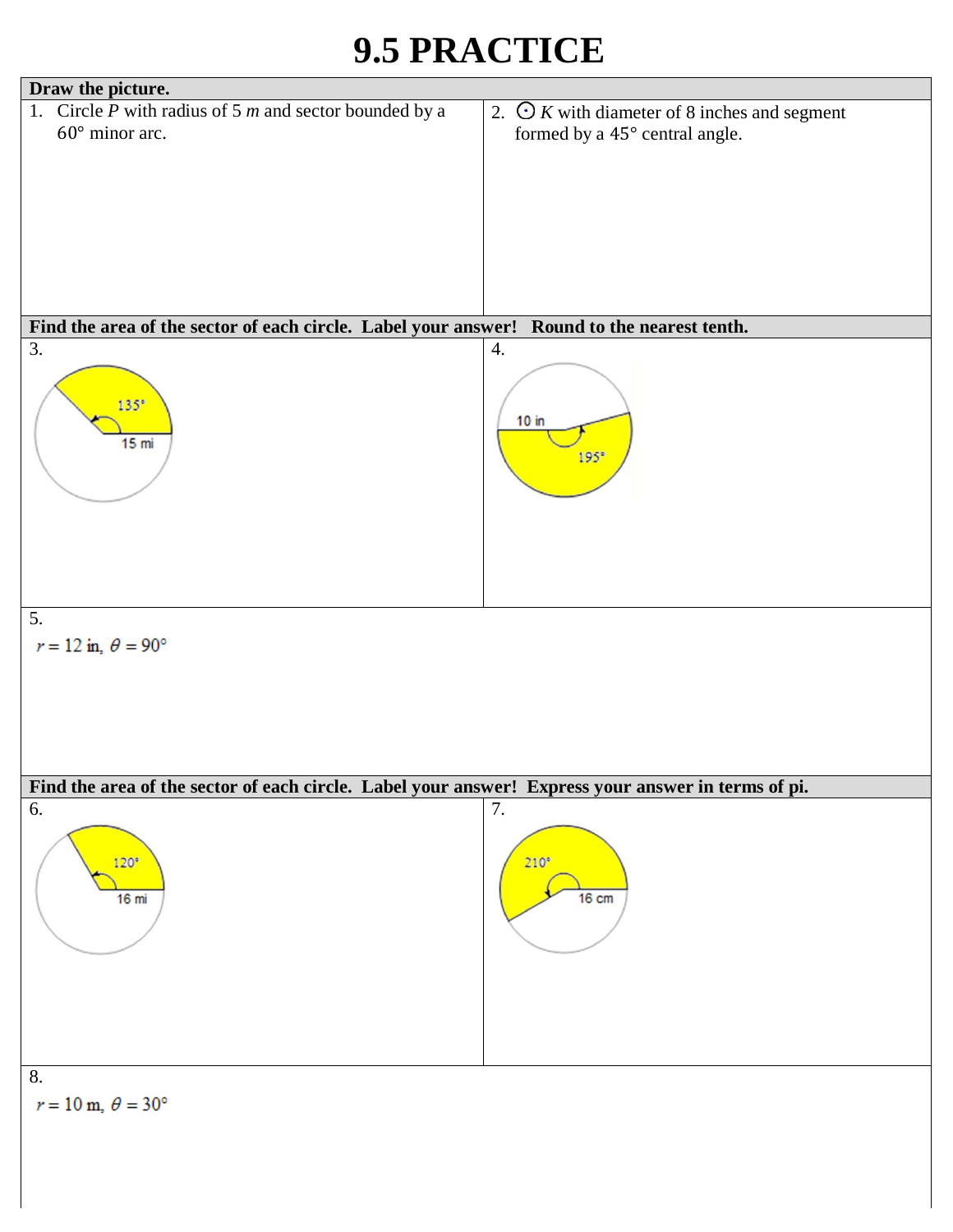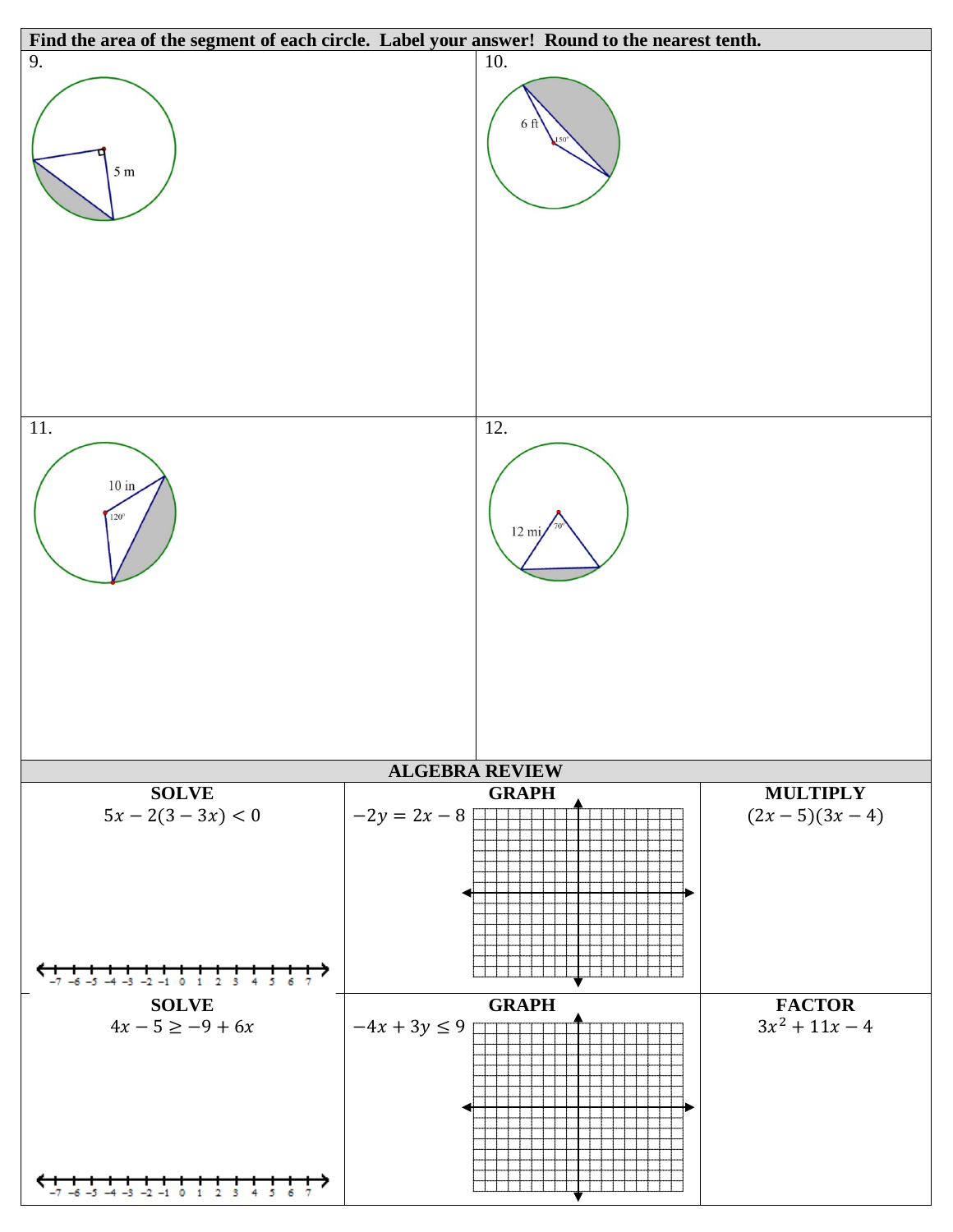## **9.5 APPLICATION**



**Watch the application walk through video if you need extra help getting started!**

3. Mr. Kelly is into martial arts. He is a black belt in Kelly-Fu. One day he is throwing his ninja stars. Mr. Kelly misses his target and breaks one pane of glass from the church window next door. What is the area of glass that he broke?



church window next door



4. **SHADED REGION** Find the area of the shaded region.